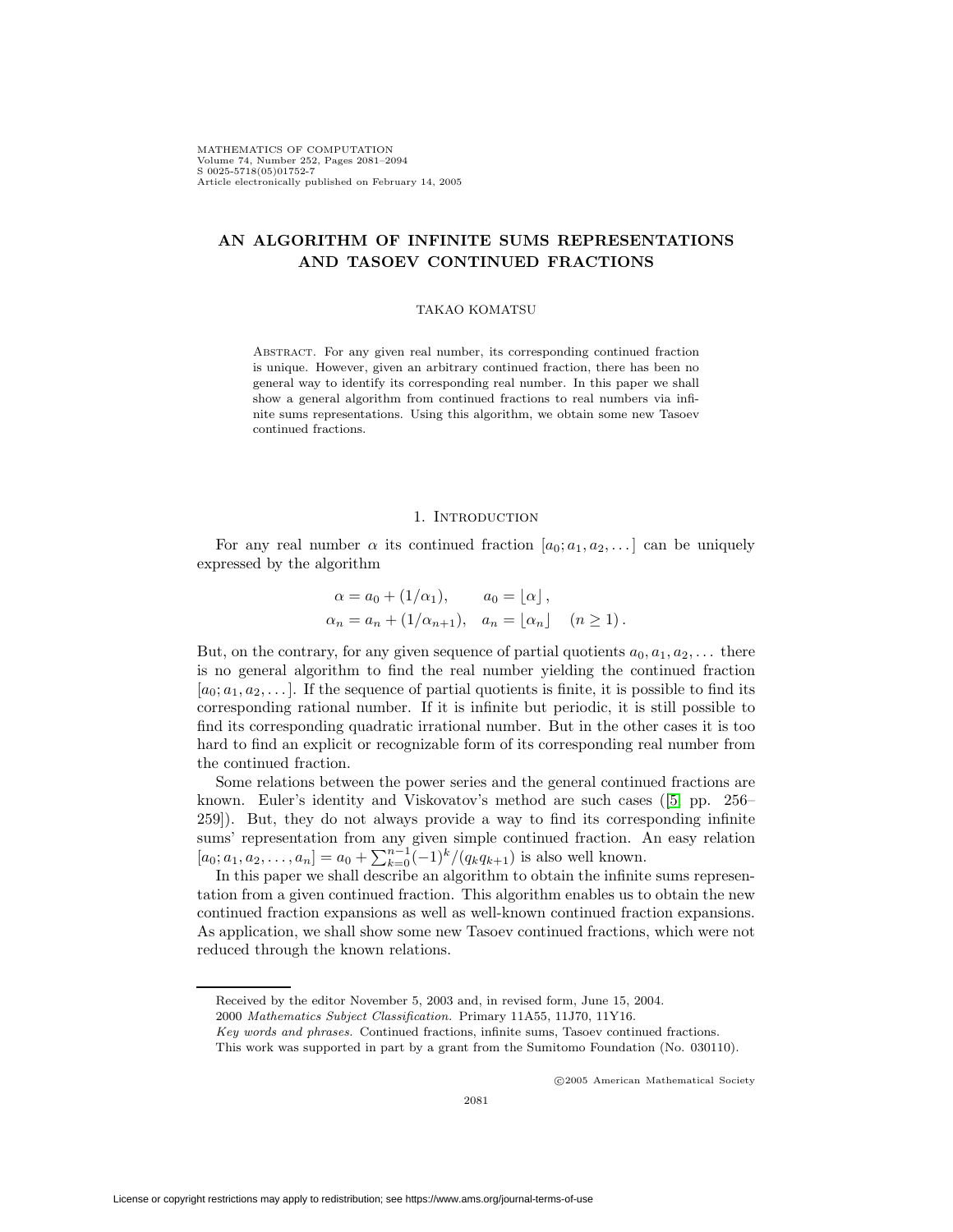#### 2082 TAKAO KOMATSU

#### 2. General continued fractions

We denote general continued fractions by

$$
a_0^* + \frac{b_1^*}{a_1^*} + \frac{b_2^*}{a_2^*} + \frac{b_3^*}{a_3^*} + \dots = a_0^* + \frac{b_1^*}{a_1^* + \frac{b_2^*}{a_2^* + \frac{b_3^*}{a_3^* + \dots}}}.
$$

In this paper we treat the continued fractions

$$
\frac{1}{a_1^*} + \frac{\epsilon_2^*}{a_2^*} + \frac{\epsilon_3^*}{a_3^*} + \dots = \frac{1}{a_1^* + \frac{\epsilon_2^*}{a_2^* + \frac{\epsilon_3^*}{a_3^* + \dotsb}}}
$$

because this type of continued fractions can be transformed to the simple continued fractions.

Let  $\epsilon_k = 1$  or  $-1$   $(k = 2, 3, ...)$ , and let  $S(k) = \epsilon_{k+1}/(a_k a_{k+1})$   $(k = 1, 2, ...)$ . **Theorem A.** If both  $\sum_{n=0}^{\infty} c_n$  and  $\sum_{n=0}^{\infty} c'_n$  are convergent, then

$$
\frac{1}{a_1} + \frac{\epsilon_2}{a_2} + \frac{\epsilon_3}{a_3} + \dots = \frac{\sum_{n=0}^{\infty} c'_n}{\sum_{n=0}^{\infty} c_n},
$$

where for  $n = 0, 1, 2, \ldots$ 

$$
c'_n = \frac{1}{a_1}(c_n - c_{n-1}s_{1,1} + c_{n-2}s_{2,1} - \dots + (-1)^{n-1}c_1s_{n-1,1} + (-1)^n c_0s_{n,1})
$$

and for  $k \geq 1$ 

$$
s_{n,k} = s_{1,k}(s_{n-1,1} + s_{n-1,2} + \dots + s_{n-1,k+1}) \quad (n \ge 2)
$$

with  $s_{1,k} = S(k)$  and  $s_{0,k} = 1$ .

The general continued fraction on the left-hand side does not seem simple at first look. But in each specific case it can be transformed into a simple continued fraction.

If the denominator sum on the right-hand side is chosen at will, then the numerator sum is determined in terms of the given continued fraction expansion. Hence, if one chooses the denominator carefully, then one can obtain a recognizable numerator.

This algorithm works well in any case if the infinite sum converges. Here is one of the conditions for convergence.

**Lemma 1.** If  $a_k \geq 2$  for all  $k \geq k_0$ , then the series in Theorem A converges.

*Proof.* It is sufficient to prove the case where  $\epsilon_k = 1$  for all  $k \geq 2$ . If  $a_{k_0-1} = 1$ is the last partial quotient where 1 appears, then it is sufficient to consider the convergence of  $[0; a_{k_0}, a_{k_0+1}, \ldots]$  instead. Hence, we assume that  $a_k \geq 2$  for all  $k \geq 1$  without loss of generality.

We shall show for all integers n and k with  $n \geq 1$  and  $k \geq 1$ 

$$
s_{n,k} \le \frac{(k+1)(k+2n-2)!}{4^n(n-1)!(k+n)!}.
$$

It is clear that for all  $k \geq 1$ 

$$
s_{1,k} = \frac{1}{a_k a_{k+1}} \le \frac{1}{4} \, .
$$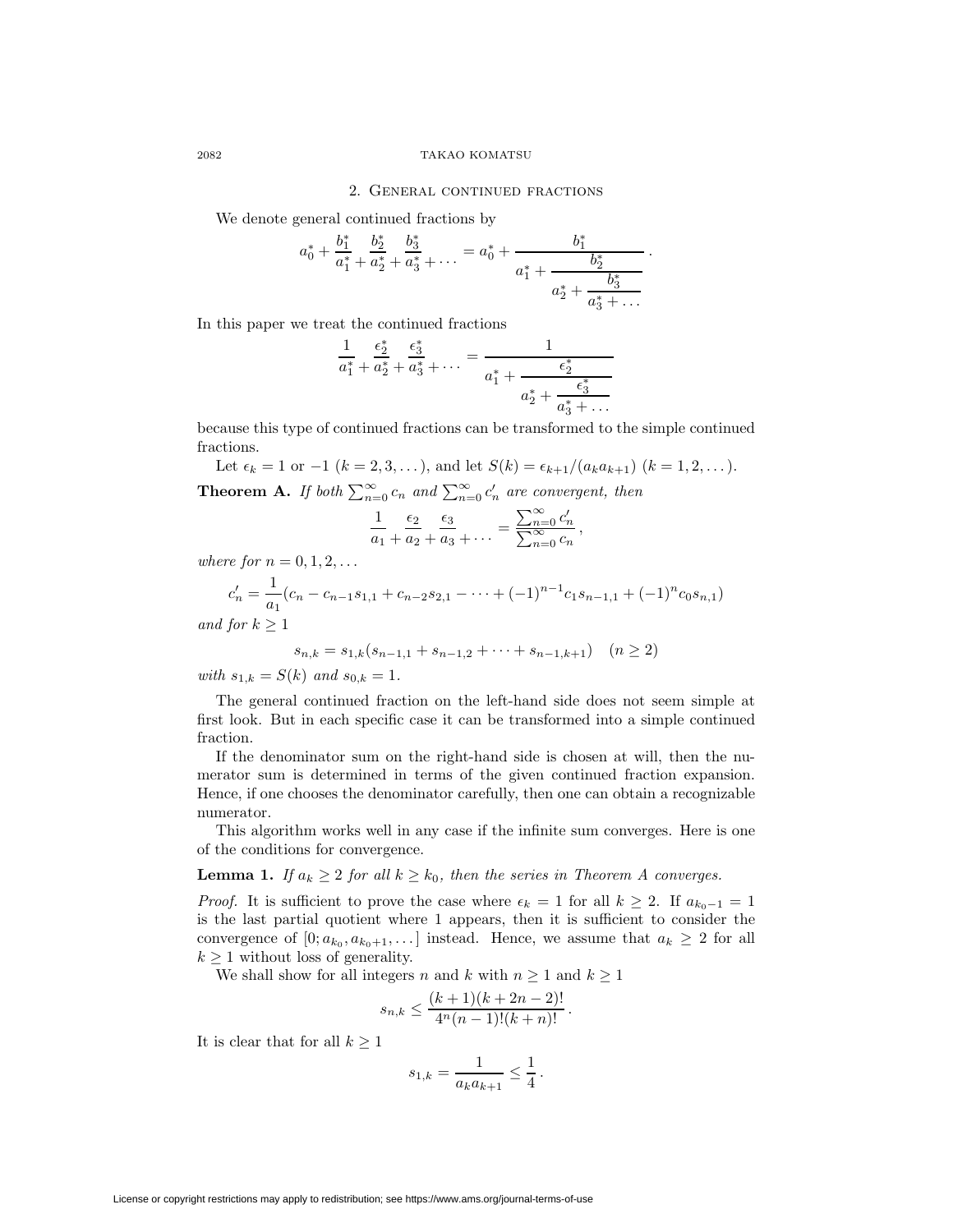By induction we can have

$$
s_{n+1,k} = s_{1,k} \sum_{i=1}^{k+1} s_{n,i} \le \frac{1}{4} \sum_{i=1}^{k+1} \frac{(i+1)(i+2n-2)!}{4^n (n-1)!(i+n)!}
$$

$$
= \frac{(k+1)(k+2n)!}{4^{n+1} n!(k+n+1)!},
$$

for, if we assume that

$$
\sum_{i=1}^{k} \frac{(i+1)(i+2n-2)!}{(i+n)!} = \frac{k(k+2n-1)!}{n(k+n)!},
$$

then

$$
\sum_{i=1}^{k+1} \frac{(i+1)(i+2n-2)!}{(i+n)!} = \frac{k(k+2n-1)!}{n(k+n)!} + \frac{(k+2)(k+2n-1)!}{(k+n+1)!}
$$

$$
= \frac{(k+1)(k+2n)!}{n(k+n+1)!}.
$$

Hence, for  $n \geq 1$ , we have  $0 < s_{n,1} \leq D_n$ , where

$$
D_n = \frac{2(2n-1)!}{4^n(n-1)!(n+1)!}.
$$

Since

$$
n\left(1 - \frac{D_{n+1}}{D_n}\right) = \frac{3n}{2(n+2)} \to \frac{3}{2} > 1 \quad (n \to \infty),
$$

 $\sum_{n=1}^{\infty} D_n$  converges, and so does  $\sum_{n=1}^{\infty} s_{n,1}$ .

# 3. Proof of Theorem A

Define  $S(i_1, i_2, \ldots, i_{n-1}, i_n)$  recursively by

$$
S(i_1, i_2, \dots, i_{n-1}, i_n) = S(i_n) \sum_{i_{n-1}=1}^{i_n+1} S(i_1, i_2, \dots, i_{n-1})
$$

with

$$
S(i) = \frac{\epsilon_{i+1}}{a_i a_{i+1}}.
$$

If we put  $s_{n,k} = S(i_1, i_2, \ldots, i_{n-1})$  $\sum_{n-1}$  $, k),$  then

$$
s_{n,k} = \frac{\epsilon_{k+1}}{a_k a_{k+1}} \sum_{i_{n-1}=1}^{k+1} S(i_1, i_2, \dots, i_{n-1})
$$

$$
= S(k) \sum_{i=1}^{k+1} s_{n-1,i} \quad (n \ge 2)
$$

with

$$
s_{1,k} = S(k) = \frac{\epsilon_{k+1}}{a_k a_{k+1}}.
$$

Now, consider the formal power series for  $k = 0, 1, 2, \ldots$  $f_k(z) = c_{k,0} + c_{k,1}z + c_{k,2}z^2 + \cdots,$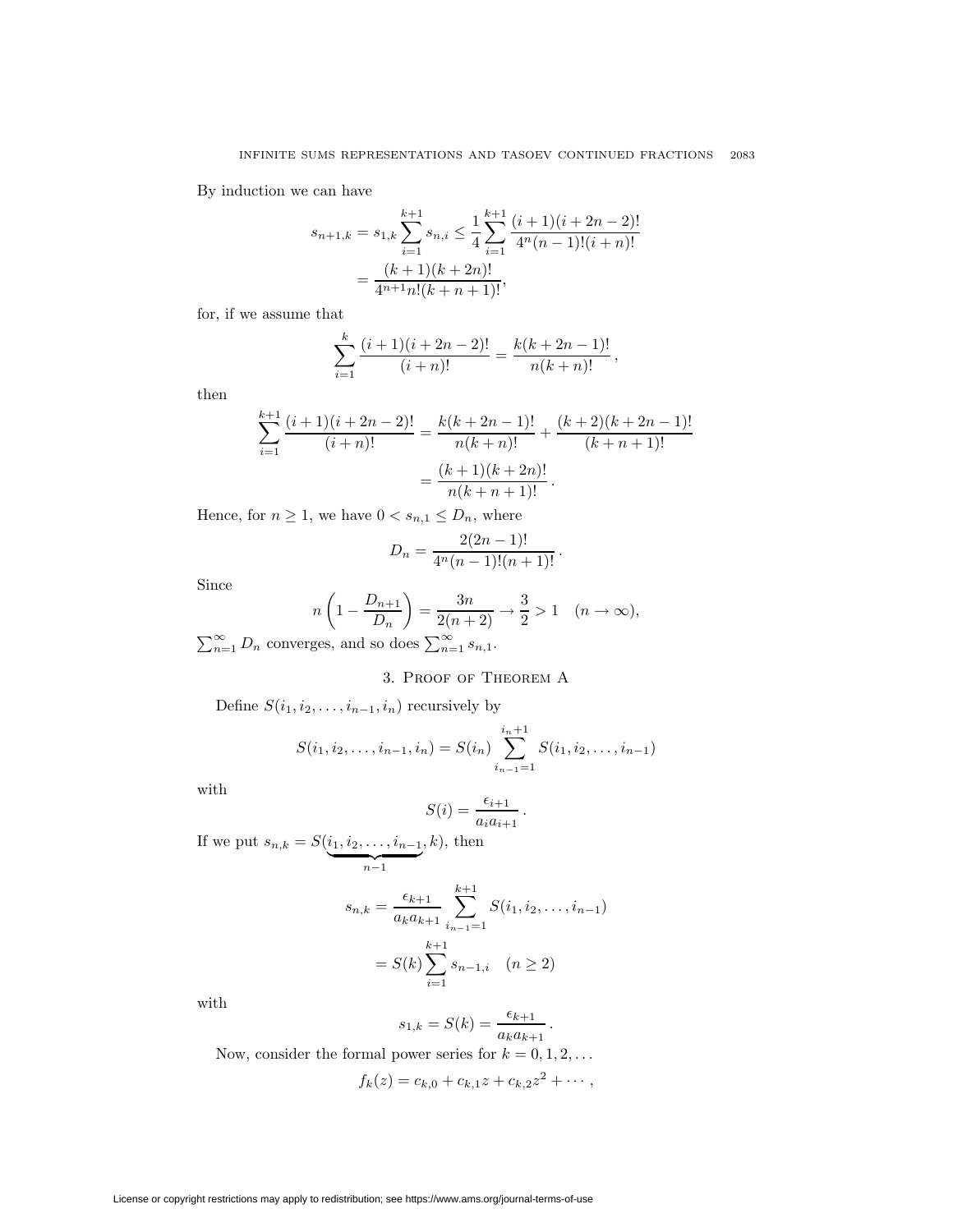satisfying

$$
f_k(z) = a_{k+1} f_{k+1}(z) + \epsilon_{k+2} z f_{k+2}(z),
$$

where  $\epsilon_{k+2} = 1$  or  $-1$ . Then by

$$
\frac{f_k(z)}{f_{k+1}(z)} = a_{k+1} + \frac{\epsilon_{k+2}z}{\frac{f_{k+1}(z)}{f_{k+2}(z)}},
$$

we can have

$$
\frac{f_1(1)}{f_0(1)} = \frac{\sum_{n=0}^{\infty} c_{1,n}}{\sum_{n=0}^{\infty} c_{0,n}} = \frac{1}{a_1 + a_2 + a_3 + \cdots}.
$$

For simplicity, we put  $c_n = c_{0,n}$  and  $c'_n = c_{1,n}$   $(n \ge 0)$ .

By comparing the constant and the coefficient of  $z^n$   $(n \geq 1)$ ,  $c_{k,n}$  must satisfy the recurrence relations

<span id="page-3-0"></span>
$$
c_{k,0} = a_{k+1}c_{k+1,0},
$$
  
\n
$$
c_{k,n} = a_{k+1}c_{k+1,n} + \epsilon_{k+2}c_{k+2,n-1} \quad (n \ge 1).
$$

By the first relation we have  $c_{0,0} = \left(\prod_{\nu=1}^k a_{\nu}\right) c_{k,0}$ . Hence,

(1) 
$$
c_{k,0} = \left(\prod_{\nu=1}^k a_{\nu}^{-1}\right) c_{0,0}.
$$

Setting  $k = 1$ , we have  $c'_0 = c_0/a_1$ .

<span id="page-3-1"></span>By the second relation we have

(2) 
$$
c_{0,n} = \left(\prod_{\nu=1}^k a_{\nu}\right) c_{k,n} + \sum_{i=1}^k \left(\prod_{\nu=1}^{i-1} a_{\nu}\right) \epsilon_{i+1} c_{i+1,n-1}.
$$

For  $n = 1$  by [\(1\)](#page-3-0) and [\(2\)](#page-3-1) we have

$$
c_{0,1} = \left(\prod_{\nu=1}^k a_{\nu}\right) c_{k,1} + \sum_{i=1}^k \left(\prod_{\nu=1}^{i-1} a_{\nu}\right) \epsilon_{i+1} \left(\prod_{\mu=1}^{i+1} a_{\mu}^{-1}\right) c_0
$$
  
=  $\left(\prod_{\nu=1}^k a_{\nu}\right) c_{k,1} + c_0 \sum_{i=1}^k S(i).$ 

<span id="page-3-2"></span>Thus,

(3) 
$$
c_{k,1} = \left(\prod_{\nu=1}^k a_{\nu}^{-1}\right) \left(c_1 - c_0 \sum_{i=1}^k S(i)\right).
$$

Setting  $k = 1$ , we have

$$
c_1' = \frac{1}{a_1} \left( c_1 - \frac{c_0 \epsilon_2}{a_1 a_2} \right) = \frac{1}{a_1} (c_1 - c_0 s_{1,1}).
$$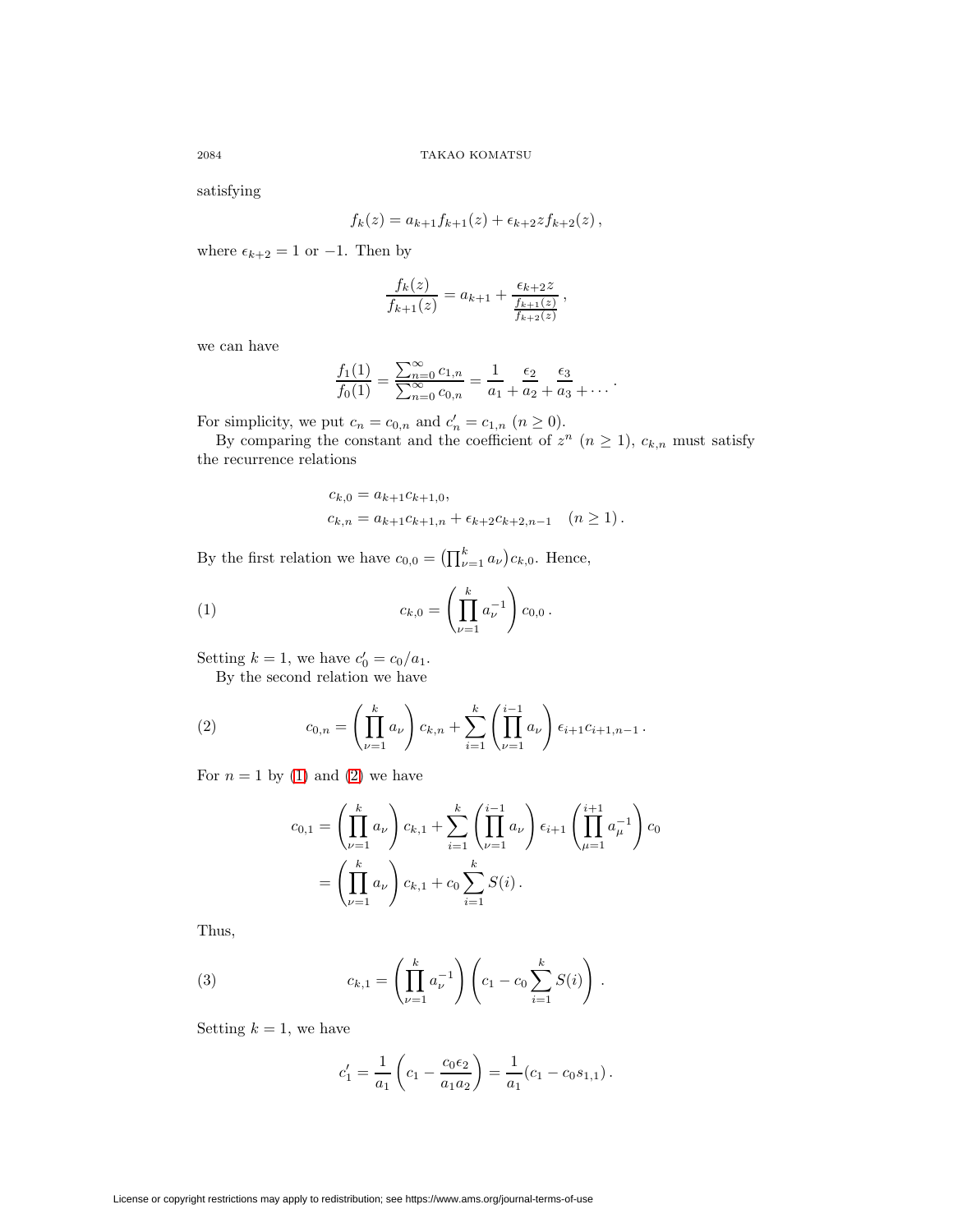For  $n = 2$  by  $(2)$  and  $(3)$  we have

$$
c_{0,2} = \left(\prod_{\nu=1}^{k} a_{\nu}\right) c_{k,2}
$$
  
+ 
$$
\sum_{i=1}^{k} \left(\prod_{\nu=1}^{i-1} a_{\nu}\right) \epsilon_{i+1} \left(\prod_{\mu=1}^{i+1} a_{\mu}^{-1}\right) \left(c_{1} - c_{0} \sum_{j=1}^{i+1} S(j)\right)
$$
  
= 
$$
\left(\prod_{\nu=1}^{k} a_{\nu}\right) c_{k,2} + \sum_{i=1}^{k} S(i) \left(c_{1} - c_{0} \sum_{j=1}^{i+1} S(j)\right).
$$

Thus,

$$
c_{k,2} = \left(\prod_{\nu=1}^k a_{\nu}^{-1}\right) \left(c_2 - c_1 \sum_{i=1}^k S(i) + c_0 \sum_{i=1}^k S(j,i)\right).
$$

Setting  $k = 1$ , we have

$$
c_2' = \frac{1}{a_1}(c_2 - c_1 s_{1,1} + c_0 s_{2,1}).
$$

Assume that

<span id="page-4-0"></span>(4) 
$$
c_{k,n} = \left(\prod_{\nu=1}^k a_{\nu}^{-1}\right) \left(c_n - c_{n-1} \sum_{i_n=1}^k S(i_n) + c_{n-2} \sum_{i_n=1}^k S(i_{n-1}, i_n) - \cdots + (-1)^n c_0 \sum_{i_n=1}^k S(i_1, \ldots, i_{n-1}, i_n)\right).
$$

Then together with [\(2\)](#page-3-1) we have

$$
c_{0,n+1} = \left(\prod_{\nu=1}^{k} a_{\nu}\right) c_{k,n+1}
$$
  
+ 
$$
\sum_{i_{n+1}=1}^{k} S(i_{n+1}) \left(c_{n} - c_{n-1} \sum_{i_{n}=1}^{i_{n+1}+1} S(i_{n})\right)
$$
  
+ 
$$
c_{n-2} \sum_{i_{n}=1}^{i_{n+1}+1} S(i_{n-1}, i_{n}) - \dots + (-1)^{n} c_{0} \sum_{i_{n}=1}^{i_{n+1}+1} S(i_{1}, \dots, i_{n-1}, i_{n})
$$
  
= 
$$
\left(\prod_{\nu=1}^{k} a_{\nu}\right) c_{k,n+1} + \left(c_{n} \sum_{i_{n+1}=1}^{k} S(i_{n+1}) - c_{n-1} \sum_{i_{n+1}=1}^{k} S(i_{n}, i_{n+1}) + c_{n-2} \sum_{i_{n+1}=1}^{k} S(i_{n-1}, i_{n}, i_{n+1}) - \dots + (-1)^{n} c_{0} \sum_{i_{n+1}=1}^{k} S(i_{1}, \dots, i_{n}, i_{n+1})\right)
$$

 $\blacksquare$ 

Therefore, by induction [\(4\)](#page-4-0) holds for every general  $n = 1, 2, \ldots$ .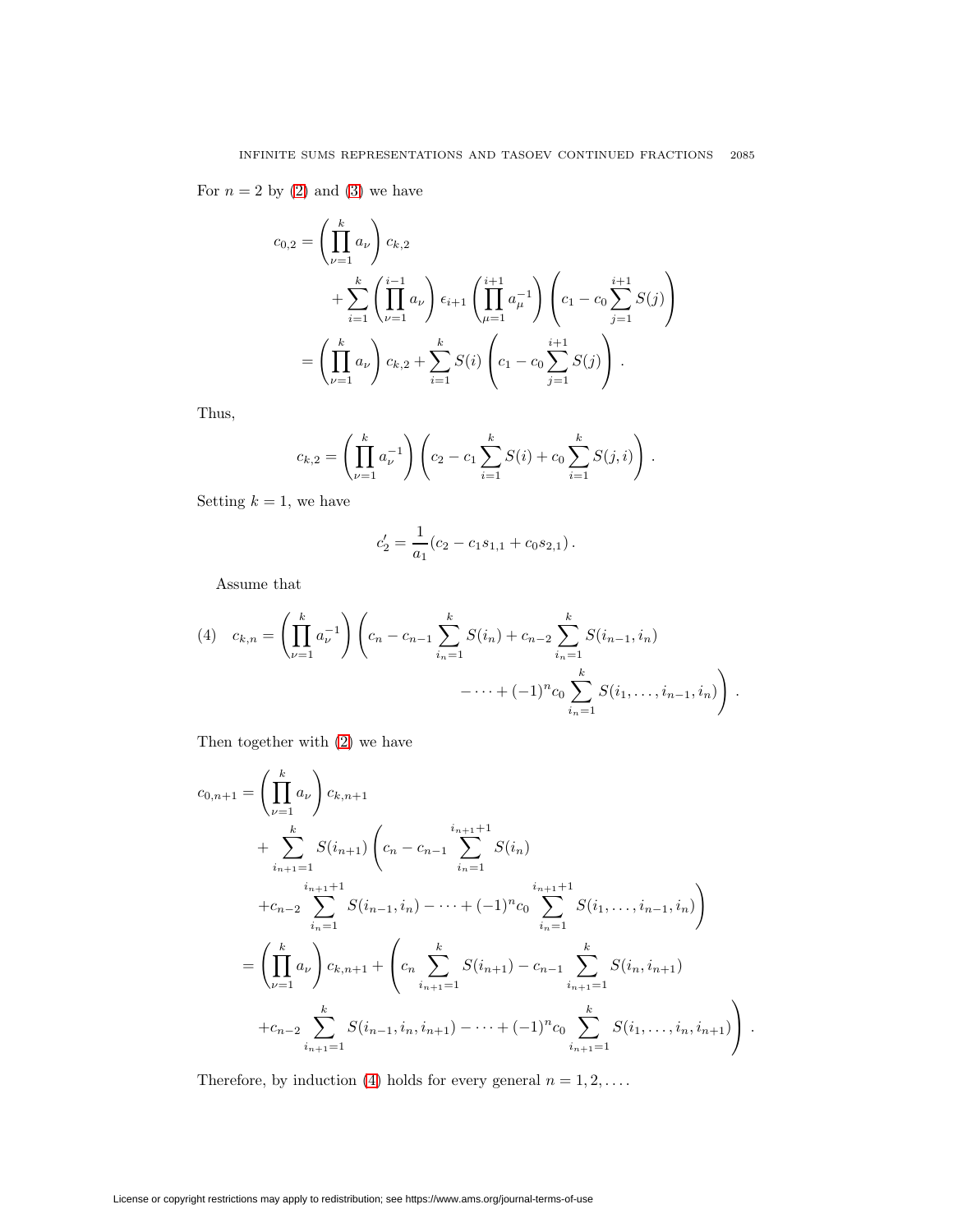Setting  $k = 1$  in [\(4\)](#page-4-0), we obtain

$$
c'_{n} = \frac{1}{a_{1}} (c_{n} - c_{n-1}S(1) + c_{n-2}S(i_{n-1}, 1) - \dots + (-1)^{n} c_{0}S(i_{1}, \dots, i_{n-1}, 1))
$$
  
= 
$$
\frac{1}{a_{1}} (c_{n} - c_{n-1}s_{1,1} + c_{n-2}s_{2,1} - \dots + (-1)^{n} c_{0}s_{n,1}).
$$

### 4. An application to Hurwitz continued fractions

First, we shall lead a well-known continued fraction expansion by using Theorem A. Hurwitz continued fractions, quasi-periodic simple continued fractions, have the form

$$
[a_0; a_1, \ldots, a_n, \overline{Q_1(k), \ldots, Q_p(k)}]_{k=1}^{\infty}
$$
  
= 
$$
[a_0; a_1, \ldots, a_n, Q_1(1), \ldots, Q_p(1), Q_1(2), \ldots, Q_p(2), Q_1(3), \ldots],
$$

where  $a_0$  is an integer,  $a_1, \ldots, a_n$  are positive integers,  $Q_1, \ldots, Q_p$  are polynomials with rational coefficients which take positive integral values for  $k = 1, 2, \ldots$  and at least one of the polynomials is not constant. As an application, we shall show

$$
\tan\frac{1}{a} = [0; a-1, \overline{1, (2k+1)a-2}]_{k=1}^{\infty} \quad (a>1),
$$

which is one of the well-known examples.

Let  $\epsilon_k = -1$  ( $k \ge 2$ ). Then, the general continued fraction can be transformed into a simple continued fraction expansion by the following rule (see also [\[4,](#page-13-1) Lemma 2] or [\[6\]](#page-13-2)).

#### **Lemma 2.**

$$
\frac{1}{a'_1} - \frac{1}{a'_2} - \frac{1}{a'_3} - \frac{1}{a'_4} - \frac{1}{a'_5} - \frac{1}{a'_6} - \frac{1}{a'_7} - \cdots
$$
  
= [0; a'\_1 - 1, 1, a'\_2 - 2, 1, a'\_3 - 2, 1, a'\_4 - 2, 1, a'\_5 - 2, 1, a'\_6 - 2, 1, a'\_7 - 2, 1, \cdots].

*Proof.* First, we apply the equivalence transformation in  $[1, (2.3.23), p. 35]$  $[1, (2.3.23), p. 35]$  or  $[4,$ Lemma 1]. Namely,

$$
[a_0; a_1, a_2, \ldots] = a_0^* + \frac{b_1^*}{a_1^*} + \frac{b_2^*}{a_2^*} + \frac{b_3^*}{a_3^*} + \ldots
$$

iff  $a_0 = a_0^*$ ,  $a_1 = a_1^*/b_1^*$  and for  $k = 1, 2, ...$ 

$$
a_{2k} = \frac{b_{2k-1}^* b_{2k-3}^* \cdots b_1^*}{b_{2k}^* b_{2k-2}^* \cdots b_2^*} a_{2k}^* \text{ and } a_{2k+1} = \frac{b_{2k}^* b_{2k-2}^* \cdots b_2^*}{b_{2k+1}^* b_{2k-1}^* \cdots b_1^*} a_{2k+1}^*.
$$

Then we apply

$$
[\ldots, a, -b, \gamma] = [\ldots, a-1, 1, b-1, -\gamma]
$$

in [\[7,](#page-13-4) Section 6]. Hence, we have

$$
\frac{1}{a'_1} - \frac{1}{a'_2} - \frac{1}{a'_3} - \frac{1}{a'_4} - \frac{1}{a'_5} - \frac{1}{a'_6} - \frac{1}{a'_7} - \cdots
$$
\n= [0; a'\_1, -a'\_2, a'\_3, -a'\_4, a'\_5, -a'\_6, a'\_7, \dots ]\n  
\n= [0; a'\_1 - 1, 1, a'\_2 - 1, -a'\_3, a'\_4, -a'\_5, a'\_6, -a'\_7, \dots ]\n  
\n= [0; a'\_1 - 1, 1, a'\_2 - 2, 1, a'\_3 - 1, -a'\_4, a'\_5, -a'\_6, a'\_7, \dots ]\n  
\n= \cdots\n  
\n= [0; a'\_1 - 1, 1, a'\_2 - 2, 1, a'\_3 - 2, 1, a'\_4 - 2, 1, a'\_5 - 2, 1, a'\_6 - 2, 1, a'\_7 - 2, 1, \dots ]. \square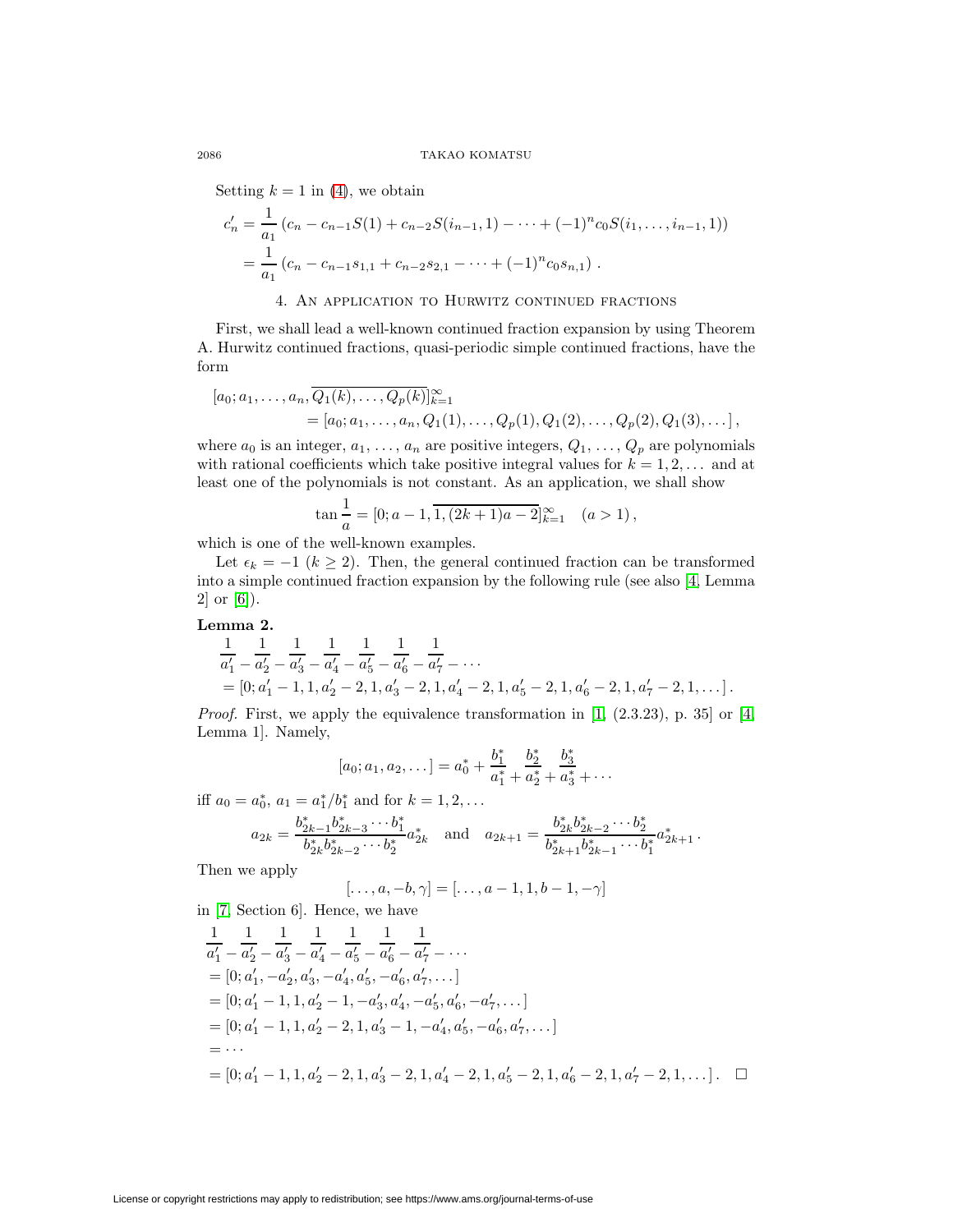**Example 1.** Set  $a_k = (2k - 1)a$  in Theorem A, where a is an integer with  $a > 1$ . When

$$
c_k = \frac{(-1)^k}{(2k)!a^{2k}} \quad (k = 0, 1, 2, \dots, n),
$$

<span id="page-6-0"></span>we can get

(5) 
$$
c'_n = \frac{(-1)^n}{(2n+1)!a^{2n+1}}.
$$

Thus, by Lemma 2

$$
[0;a-1,1,(2k+1)a-2]_{k=1}^{\infty}
$$

$$
=\frac{\sum_{n=0}^{\infty} c'_n}{\sum_{n=0}^{\infty} c_n} = \frac{\sum_{n=0}^{\infty} \frac{(-1)^n}{(2n+1)!a^{2n+1}}}{\sum_{n=0}^{\infty} \frac{(-1)^n}{(2n)!a^{2n}}} = \frac{\sin\frac{1}{a}}{\cos\frac{1}{a}} = \tan\frac{1}{a}.
$$

We shall prove [\(5\)](#page-6-0). By induction, it is shown that

$$
s_{n,k} = \frac{(-1)^n}{a^{2n}} \left( \frac{t_1^{(n)}}{(2k-1)(2k+1)} - \frac{t_2^{(n)}}{(2k-1)(2k+1)(2k+3)} + \dots + (-1)^{n-1} \frac{t_n^{(n)}}{(2k-1)(2k+1)\cdots(2k+2n-1)} \right),
$$

where

$$
t_1^{(n)} = \sum_{i=1}^{n-1} (-1)^{i-1} \frac{t_i^{(n-1)}}{2i} \frac{1}{1 \cdot 3 \cdot 5 \cdots (2i-1)} = \sum_{i=1}^{n-1} (-1)^{i-1} \frac{2^{i-1} (i-1)!}{(2i)!} t_i^{(n-1)}
$$

and

$$
t_{i+1}^{(n)} = \frac{t_i^{(n-1)}}{2i} \quad (i = 1, 2, \dots, n-1)
$$

with  $t_1^{(1)} = 1$ . Since

$$
t_i^{(n)} = \frac{t_1^{(n-i+1)}}{2^{i-1}(i-1)!} \quad (i = 1, 2, \dots, n),
$$

we have

$$
t_1^{(n)} = \sum_{i=1}^{n-1} (-1)^{i-1} \frac{t_1^{(n-i)}}{(2i)!}.
$$

Notice that

$$
s_{n,1} = \frac{(-1)^n}{a^{2n}} \sum_{i=1}^n (-1)^{i-1} \frac{t_i^{(n)}}{1 \cdot 3 \cdots (2i+1)} = \frac{(-1)^n}{a^{2n}} \sum_{i=1}^n (-1)^{i-1} \frac{2^i i!}{(2i+1)!} t_i^{(n)}
$$
  
= 
$$
\frac{2(-1)^n}{a^{2n}} \sum_{i=1}^n (-1)^{i-1} \frac{i}{(2i+1)!} t_1^{(n-i+1)}.
$$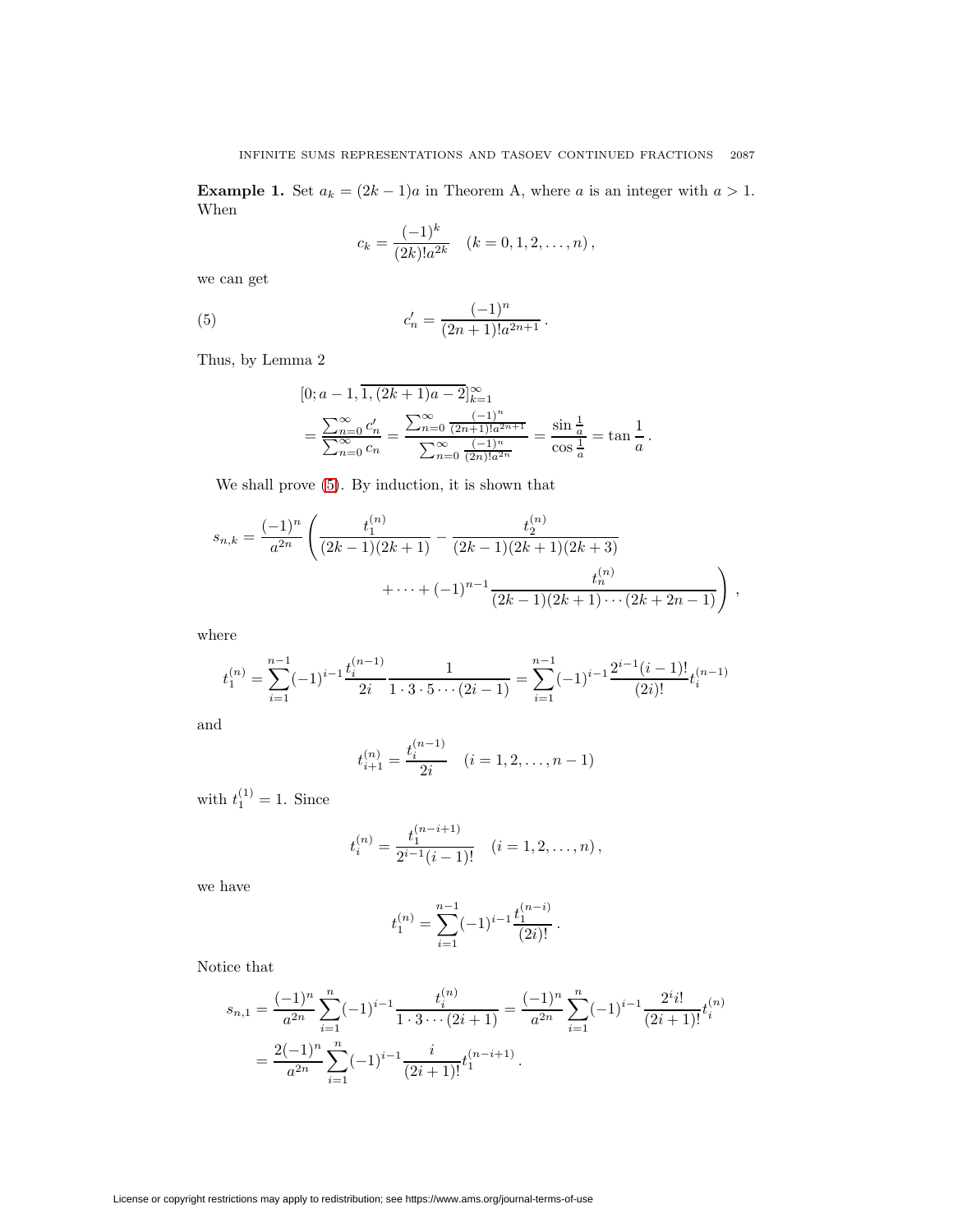Therefore,

$$
\frac{a^{2n}}{2(-1)^n}(s_{n,1} - c_1s_{n-1,1} + c_2s_{n-2,1} - \dots + (-1)^{n-2}c_{n-2}s_{2,1} + (-1)^{n-1}c_{n-1}s_{1,1})
$$
\n
$$
= \sum_{k=0}^{n-1} \frac{(-1)^k}{(2k)!} \sum_{j=1}^{n-k} \frac{(-1)^{j-1}j}{(2j+1)!} t_1^{(n-j+1)}
$$
\n
$$
= \sum_{j=1}^{n-1} \frac{(-1)^{j-1}j}{(2j+1)!} \left( t_1^{(n-j+1)} - \sum_{i=1}^{n-j} (-1)^{i-1} \frac{t_1^{(n-i-j+1)}}{(2i)!} \right) + (-1)^{n-1} \frac{n}{(2n+1)!} t_1^{(1)}
$$
\n
$$
= (-1)^{n-1} \frac{n}{(2n+1)!}.
$$

It follows that

$$
c'_{n} = \frac{1}{a}(c_{n} - c_{n-1}s_{1,1} + c_{n-2}s_{2,1} - \dots + (-1)^{n-1}c_{1}s_{n-1,1} + (-1)^{n}c_{0}s_{n,1})
$$
  
= 
$$
\frac{1}{a}\left(\frac{(-1)^{n}}{(2n)!a^{2n}} + \frac{2}{a^{2n}}(-1)^{n-1}\frac{n}{(2n+1)!}\right)
$$
  
= 
$$
\frac{(-1)^{n}}{(2n+1)!a^{2n+1}} \cdot \square
$$

Similarly, one can obtain many known examples. For example, if we set  $\epsilon_2 =$  $\epsilon_4 = \cdots = -1, \, \epsilon_3 = \epsilon_5 = \cdots = 1 \text{ and } a_{2k-1} = s(2k-1) \, (s > 1), \, a_{2k} = 2 \, (k \ge 1)$ and choose

$$
c_k = (2s)^{-2k} ((2k)!)^{-1} - (2s)^{-2k-1} ((2k+1)!)^{-1} \quad (k = 0, 1, ..., n),
$$

then we have

$$
c'_n = 2(2s)^{-2n-1}((2n+1)!)^{-1}.
$$

It follows that

$$
[0; s(2k-1) - 1, 1, 1]_{k=1}^{\infty}
$$
  
= 
$$
\frac{2 \sum_{n=0}^{\infty} (2s)^{-2n-1} ((2n+1)!)^{-1}}{\sum_{n=0}^{\infty} ((2s)^{-2n} ((2n)!)^{-1} - (2s)^{-2n-1} ((2n+1)!)^{-1})}
$$
  
= 
$$
\frac{e^{1/(2s)} - e^{-1/(2s)}}{e^{-1/(2s)}} = e^{1/s} - 1
$$

as is well known.

### 5. TASOEV CONTINUED FRACTIONS

Tasoev continued fractions ([\[8\]](#page-13-5), [\[9\]](#page-13-6)) are also systematic but have seldom been known before. They are also quasi-periodic like Hurwitz continued fractions, but  $Q_j(k)$  includes exponentials in k instead of polynomials. The author obtained the closed form of  $[0; a^k, \ldots, a^k]$  $\frac{1}{m}$  $]_{k=1}^{\infty}$  in [\[2\]](#page-13-7) and found some more general forms by

License or copyright restrictions may apply to redistribution; see https://www.ams.org/journal-terms-of-use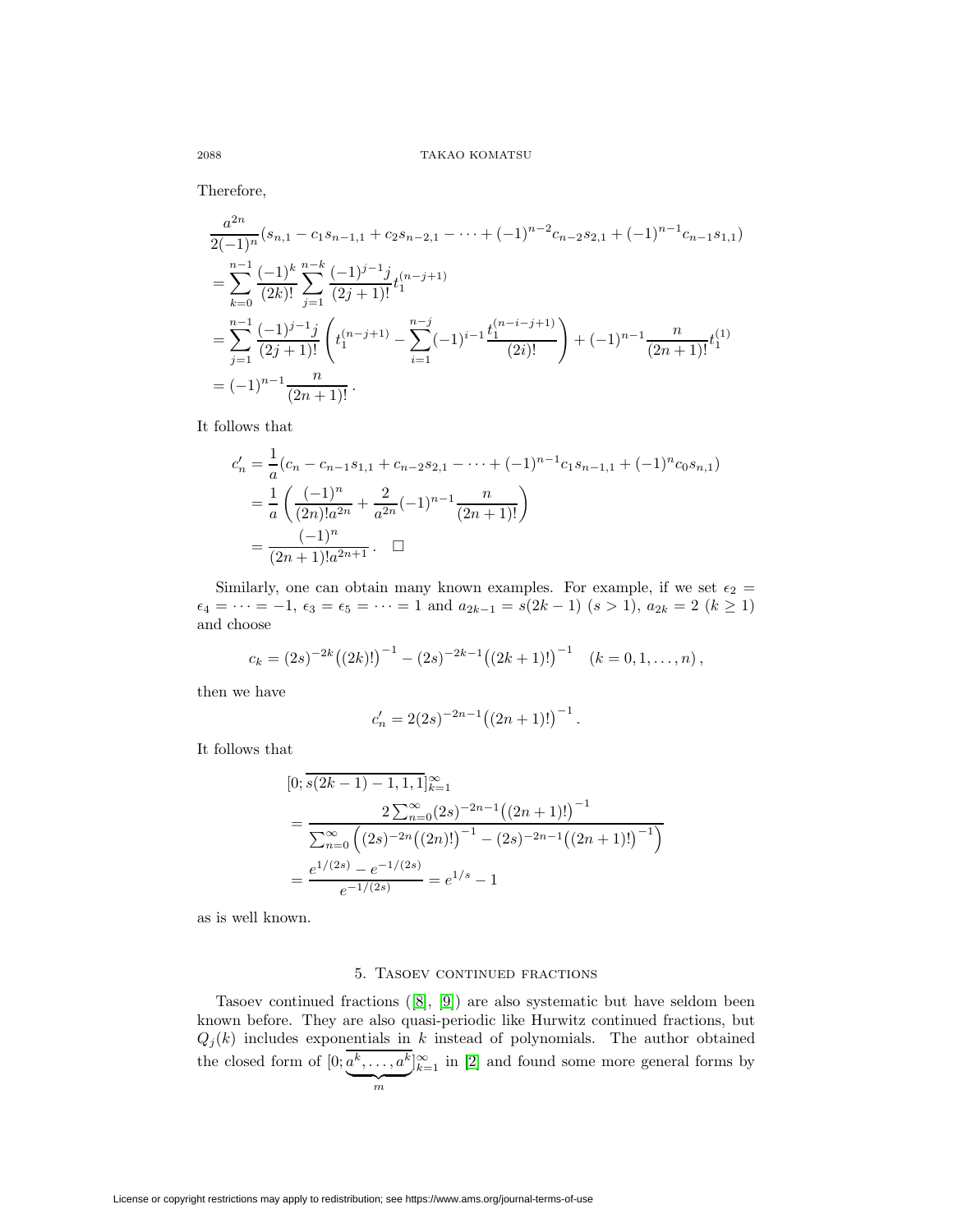applying a similar method in [\[3\]](#page-13-8). Namely,

$$
[0; \overline{ua^k}]_{k=1}^{\infty} = \frac{\sum_{n=0}^{\infty} u^{-2n-1} a^{-(n+1)^2} \prod_{i=1}^n (a^{2i} - 1)^{-1}}{\sum_{n=0}^{\infty} u^{-2n} a^{-n^2} \prod_{i=1}^n (a^{2i} - 1)^{-1}},
$$
  
\n
$$
[0; ua - 1, \overline{1, ua^{k+1} - 2}]_{k=1}^{\infty} = \frac{\sum_{n=0}^{\infty} (-1)^n u^{-2n-1} a^{-(n+1)^2} \prod_{i=1}^n (a^{2i} - 1)^{-1}}{\sum_{n=0}^{\infty} (-1)^n u^{-2n} a^{-n^2} \prod_{i=1}^n (a^{2i} - 1)^{-1}},
$$
  
\n
$$
[0; \overline{ua^k, va^k}]_{k=1}^{\infty} = \frac{\sum_{n=0}^{\infty} u^{-n-1} v^{-n} a^{-(n+1)(n+2)/2} \prod_{i=1}^n (a^i - 1)^{-1}}{\sum_{n=0}^{\infty} u^{-n} v^{-n} a^{-n(n+1)/2} \prod_{i=1}^n (a^i - 1)^{-1}},
$$

and

$$
[0; ua - 1, 1, va - 2, \overline{1, ua^{k+1} - 2, 1, va^{k+1} - 2}]_{k=1}^{\infty}
$$
  
= 
$$
\frac{\sum_{n=0}^{\infty} (-1)^n u^{-n-1} v^{-n} a^{-(n+1)(n+2)/2} \prod_{i=1}^n (a^i - 1)^{-1}}{\sum_{n=0}^{\infty} (-1)^n u^{-n} v^{-n} a^{-n(n+1)/2} \prod_{i=1}^n (a^i - 1)^{-1}}.
$$

As application of Tasoev continued fractions, we obtain the following new expansions.

Let  $u$  and  $v$  be rational, and let  $r$  and  $s$  be positive integers so that  $ur$  and  $vs$ take positive integral values with  $ur > 1$ ,  $vs > 1$  and  $(r, s) \neq (1, 1)$ .

## **Theorem 1.**

$$
[0; \overline{ur^k - 1, 1, vs^k - 1}]_{k=1}^{\infty} = \frac{\sum_{n=0}^{\infty} (ur)^{-n-1} (vs)^{-n} B_n \prod_{i=1}^n (r^i s^i - 1)^{-1}}{\sum_{n=0}^{\infty} u^{-n} v^{-n} A_n \prod_{i=1}^n (r^i s^i - 1)^{-1}},
$$
  
where  $A_n = r^{-n} s^{-n+1} B_{n-1} - A_{n-1}$  and  $B_n = s B_{n-1} - A_{n-1}$   $(n \ge 1)$  with  $A_0 =$ 

 $B_0 = 1.$ 

The right-hand side still includes the recurrence relations, but the recognizable forms can be led for some specific cases. See examples below.

### **Theorem 2.**

$$
[0; \overline{ur^{2k-1}-1, 1, vs^{2k-1}-1, ur^{2k}, vs^{2k}}]_{k=1}^{\infty} = \frac{\sum_{n=0}^{\infty} (ur)^{-n-1} (vs)^{-n} (\beta_n + \beta'_n)}{\sum_{n=0}^{\infty} u^{-n} v^{-n} (\alpha_n - \alpha'_n)},
$$

where for  $n \geq 1$ 

$$
\alpha_n = \frac{1}{(rs)^n - 1} \left( \frac{\beta_{n-1}}{r^n s^{n-1}} - \alpha'_{n-1} \right), \quad \alpha'_n = \frac{1}{(rs)^n + 1} \left( \alpha_{n-1} + \frac{\beta'_{n-1}}{r^n s^{n-1}} \right),
$$

$$
\beta_n = \frac{1}{(rs)^n - 1} \left( s\beta_{n-1} - \alpha'_{n-1} \right), \qquad \beta'_n = \frac{1}{(rs)^n + 1} \left( \alpha_{n-1} - s\beta'_{n-1} \right)
$$

with  $\alpha_0 = \beta_0 = 1$  and  $\alpha'_0 = \beta'_0 = 0$ .

**Theorem 3.**

$$
[0; ur-1, \overline{1, u s^{2k-1} - 2, 1, v r^{2k} - 1, u s^{2k} - 1, 1, u r^{2k+1}}]_{k=1}^{\infty}
$$
  
= 
$$
\frac{\sum_{n=0}^{\infty} (-1)^n (ur)^{-n-1} (vs)^{-n} (\beta_n - \beta'_n)}{\sum_{n=0}^{\infty} (-1)^n u^{-n} v^{-n} (\alpha_n + \alpha'_n)},
$$

where  $\alpha_n$ ,  $\alpha'_n$ ,  $\beta_n$  and  $\beta'_n$  ( $n \ge 0$ ) are the same as in Theorem 2.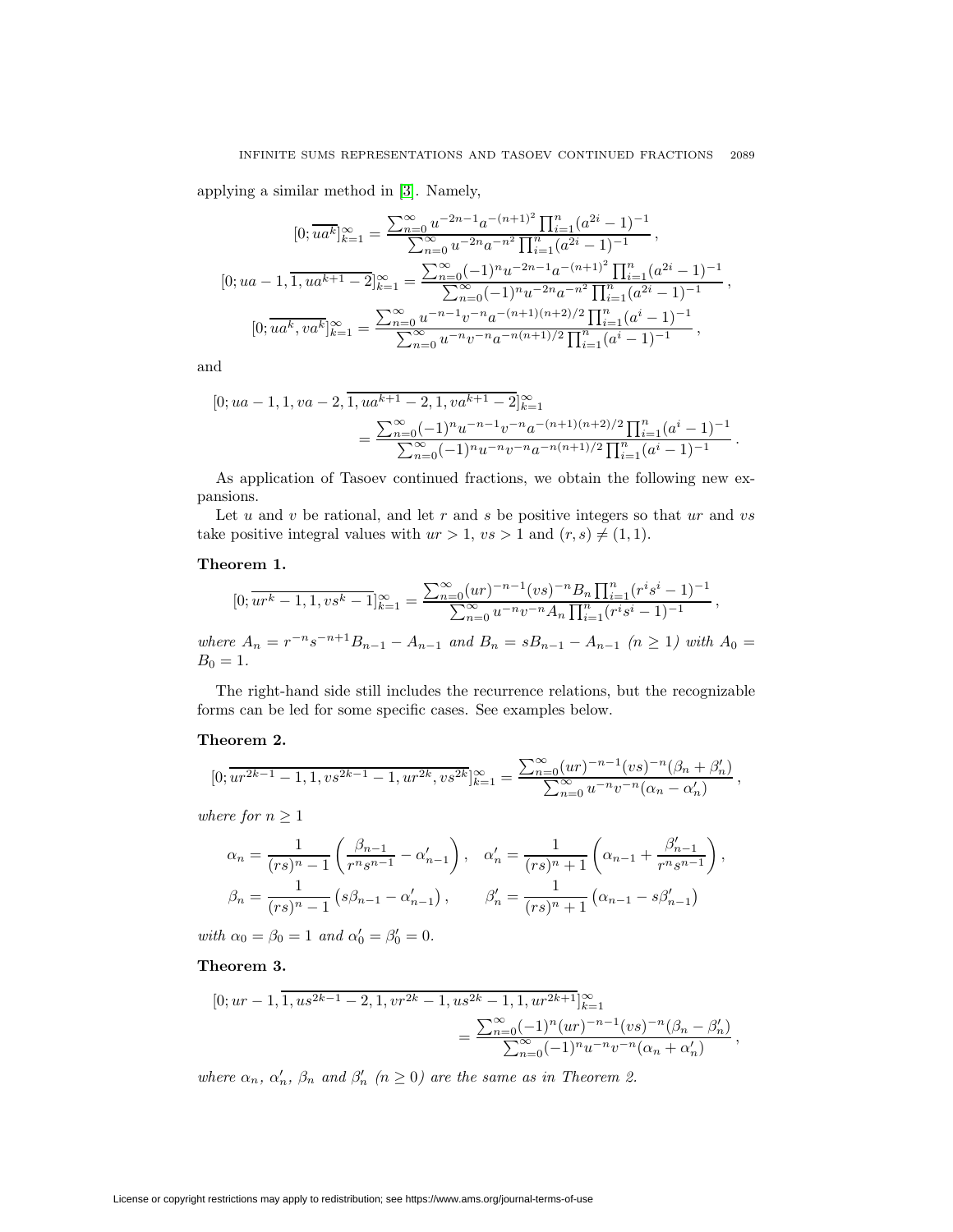## **Theorem 4.**

$$
[0; \overline{u r^{2k-1} - 1}, 1, vs^{2k-1} - 2, 1, ur^{2k} - 1, vs^{2k}]_{k=1}^{\infty}
$$
  
= 
$$
\frac{\sum_{n=0}^{\infty} (-1)^n ((ur)^{-2n-1} (vs)^{-2n} \lambda_{2n} - (ur)^{-2n-2} (vs)^{-2n-1} \lambda_{2n+1})}{\sum_{n=0}^{\infty} (-1)^n (u^{-2n} v^{-2n} \kappa_{2n} - u^{-2n-1} v^{-2n-1} \kappa_{2n+1})},
$$

where

$$
\kappa_{2n+1} = \frac{1}{(rs)^{2n+1} + 1} \left( \frac{\lambda_{2n}}{r^{2n+1} s^{2n}} + \kappa_{2n} \right) \quad (n \ge 0),
$$
  

$$
\kappa_{2n} = \frac{1}{(rs)^{2n} - 1} \left( \kappa_{2n-1} + \frac{\lambda_{2n-1}}{r^{2n} s^{2n-1}} \right) \quad (n \ge 1),
$$
  

$$
\lambda_{2n+1} = \frac{1}{(rs)^{2n+1} + 1} \left( s\lambda_{2n} - \kappa_{2n} \right) \quad (n \ge 0),
$$
  

$$
\lambda_{2n} = \frac{1}{(rs)^{2n} - 1} \left( \kappa_{2n-1} + s\lambda_{2n-1} \right) \quad (n \ge 1)
$$

with  $\kappa_0 = \lambda_0 = 1$ .

## 6. Proof of Theorems 1 to 4

*Proof of Theorem 1.* Let  $\epsilon_{2k} = -1$  and  $\epsilon_{2k+1} = 1$  ( $k \ge 1$ ). In a similar way to Lemma 2, we get

$$
\frac{1}{a'_1} - \frac{1}{a'_2} + \frac{1}{a'_3} - \frac{1}{a'_4} + \frac{1}{a'_5} - \frac{1}{a'_6} + \frac{1}{a'_7} - \cdots
$$
\n
$$
= [0; a'_1, -a'_2, -a'_3, a'_4, a'_5, -a'_6, -a'_7, \cdots]
$$
\n
$$
= [0; a'_1 - 1, 1, a'_2 - 1, a'_3 - 1, 1, a'_4 - 1, a'_5 - 1, 1, a'_6 - 1, a'_7 - 1, \cdots]
$$
\n
$$
= [0; a'_{2k-1} - 1, 1, a'_{2k} - 1]_{k=1}^{\infty}.
$$

If we choose

$$
c_k = u^{-k}v^{-k}A_k \prod_{i=1}^k (r^is^i - 1)^{-1} \quad (k = 0, 1, \dots, n),
$$

<span id="page-9-0"></span>then we obtain

(6) 
$$
c'_{n} = (ur)^{-n-1}(vs)^{-n}B_{n}\prod_{i=1}^{n}(r^{i}s^{i} - 1)^{-1}.
$$

Putting  $a_{2k-1} = ur^k$  and  $a_{2k} = vs^k$   $(k \ge 1)$  entails that

$$
[0; \overline{ur^{k} - 1, 1, vs^{k} - 1}]_{k=1}^{\infty} = \frac{\sum_{n=0}^{\infty} c_{1,n}}{\sum_{n=0}^{\infty} c_{0,n}} = \frac{\sum_{n=0}^{\infty} (ur)^{-n-1} (vs)^{-n} B_{n} \prod_{i=1}^{n} (r^{i} s^{i} - 1)^{-1}}{\sum_{n=0}^{\infty} u^{-n} v^{-n} A_{n} \prod_{i=1}^{n} (r^{i} s^{i} - 1)^{-1}}.
$$

License or copyright restrictions may apply to redistribution; see https://www.ams.org/journal-terms-of-use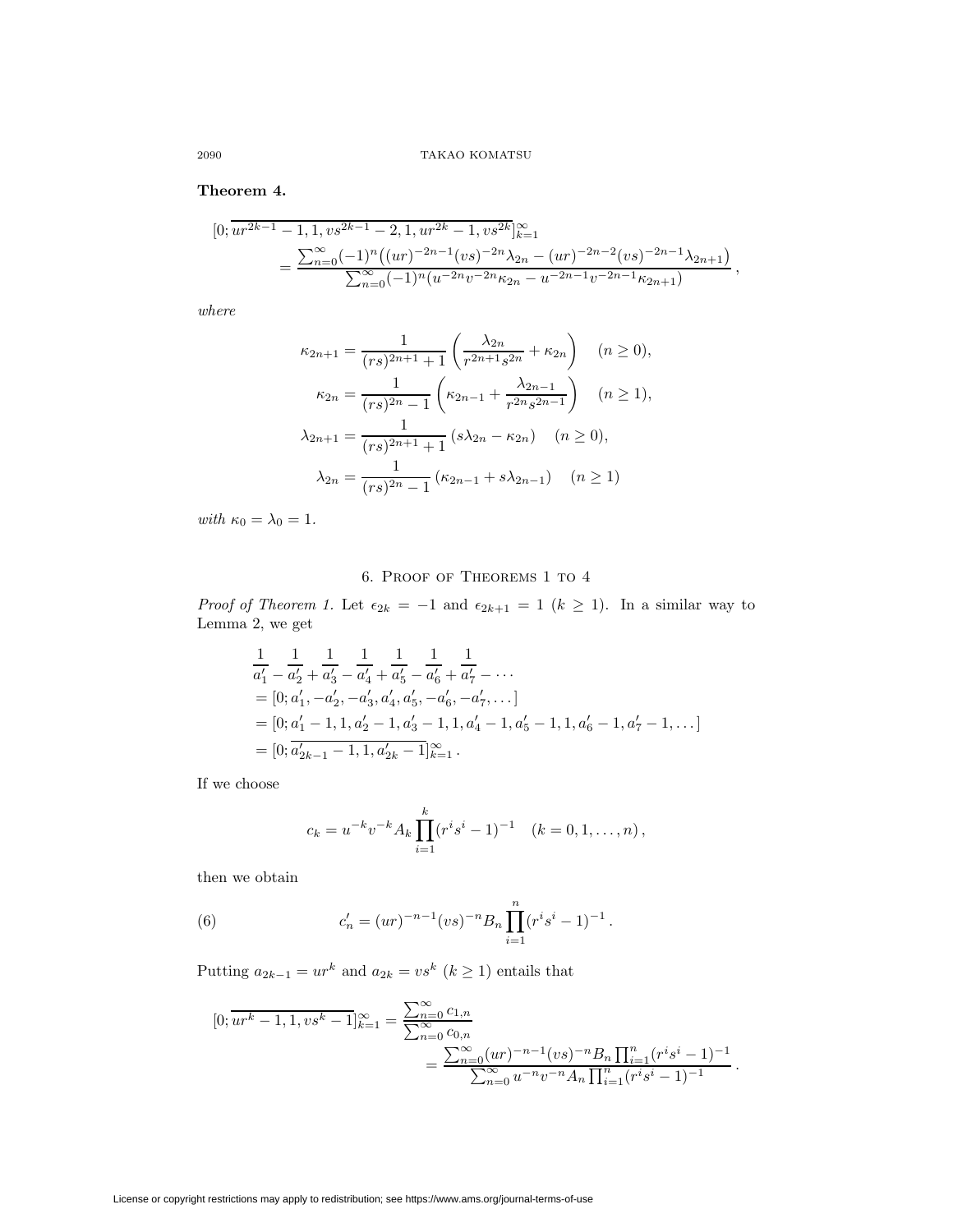We shall prove [\(6\)](#page-9-0). By induction we have

$$
s_{n,2k-1} = \frac{(-1)^n}{u^n v^n r^{n-1}} \sum_{i=1}^n (-1)^{i-1} \frac{\sigma_{n,i}}{(rs)^{ik}} \quad (k \ge 1),
$$
  

$$
s_{n,2k} = \frac{(-1)^{n-1}}{u^n v^n r^n} \sum_{i=1}^n (-1)^{i-1} \frac{\tau_{n,i}}{(rs)^{ik}} \quad (k \ge 0),
$$

where for  $n\geq 2$ 

$$
\sigma_{n,i} = \begin{cases} \sum_{l=1}^{n-1} (-1)^{l-1} \sigma_{n,l+1} & \text{if } i = 1, \\ \frac{r\sigma_{n-1,i-1} + (-1)^{i-1} \tau_{n-1,i-1}}{(rs)^{i-1} - 1} & \text{if } 2 \le i \le n \end{cases}
$$

and

$$
\tau_{n,i} = \begin{cases} \sigma_{n,i} & \text{if } i = 1, \\ (-1)^i \left( \frac{\sigma_{n-1,i-1}}{r^{i-2}s^{i-1}} - \sigma_{n,i} \right) & \text{if } 2 \le i \le n \end{cases}
$$

with  $\sigma_{1,1}=\tau_{1,1}=1.$  By Theorem A and

$$
\sigma_{j,i} = \frac{\sigma_{j-i+1,1}(-r)^{i-1}A_{i-1}}{\prod_{l=1}^{i-1}(r^l s^l - 1)} = \sigma_{j-i+1,1}\sigma_{i,i} \quad (1 \le i \le j),
$$

we have

$$
urc'_{n} - c_{n} = \sum_{j=1}^{n} (-1)^{j} c_{n-j} s_{j,1}
$$
  
\n
$$
= \sum_{j=1}^{n} (-1)^{j} \frac{A_{n-j}}{(uv)^{n-j} \prod_{i=1}^{n-j} (r^{i} s^{i} - 1)} \frac{(-1)^{j}}{u^{j} v^{j} r^{j-1}} \sum_{i=1}^{j} (-1)^{i-1} \frac{\sigma_{j,i}}{(rs)^{i}}
$$
  
\n
$$
= \frac{1}{(uv)^{n} r^{n-1}} \sum_{j=1}^{n} (-1)^{n-j} \sigma_{n-j+1,n-j+1} \sum_{i=1}^{j} (-1)^{i-1} \frac{\sigma_{j,i}}{(rs)^{i}}
$$
  
\n
$$
= \frac{(-1)^{n}}{(uv)^{n} r^{n-1}} \sum_{i=1}^{n} \left(\frac{-1}{rs}\right)^{i} \sigma_{i,i} \sum_{j=i}^{n} (-1)^{j+1} \sigma_{n-j+1,n-j+1} \sigma_{j-i+1,1}
$$
  
\n
$$
= \frac{1}{(uv)^{n} r^{n-1}} \frac{1}{r^{n} s^{n}} \frac{(-r)^{n-1} A_{n-1}}{\prod_{i=1}^{n-1} (r^{i} s^{i} - 1)} (-1)^{n+1}
$$
  
\n
$$
= \frac{B_{n} - r^{n} s^{n} A_{n}}{(uvrs)^{n} \prod_{i=1}^{n} (r^{i} s^{i} - 1)}.
$$

We used the fact that  $1\leq i\leq n:$ 

$$
\sigma_{n-i+1,1}\sigma_{1,1} = \sigma_{n-i+1,1} = \sum_{l=1}^{n-i} (-1)^{l-1} \sigma_{n-i+1,l+1}
$$

$$
= \sum_{l=1}^{n-i} (-1)^{l-1} \sigma_{n-i-l+1,1}\sigma_{l+1,l+1}.
$$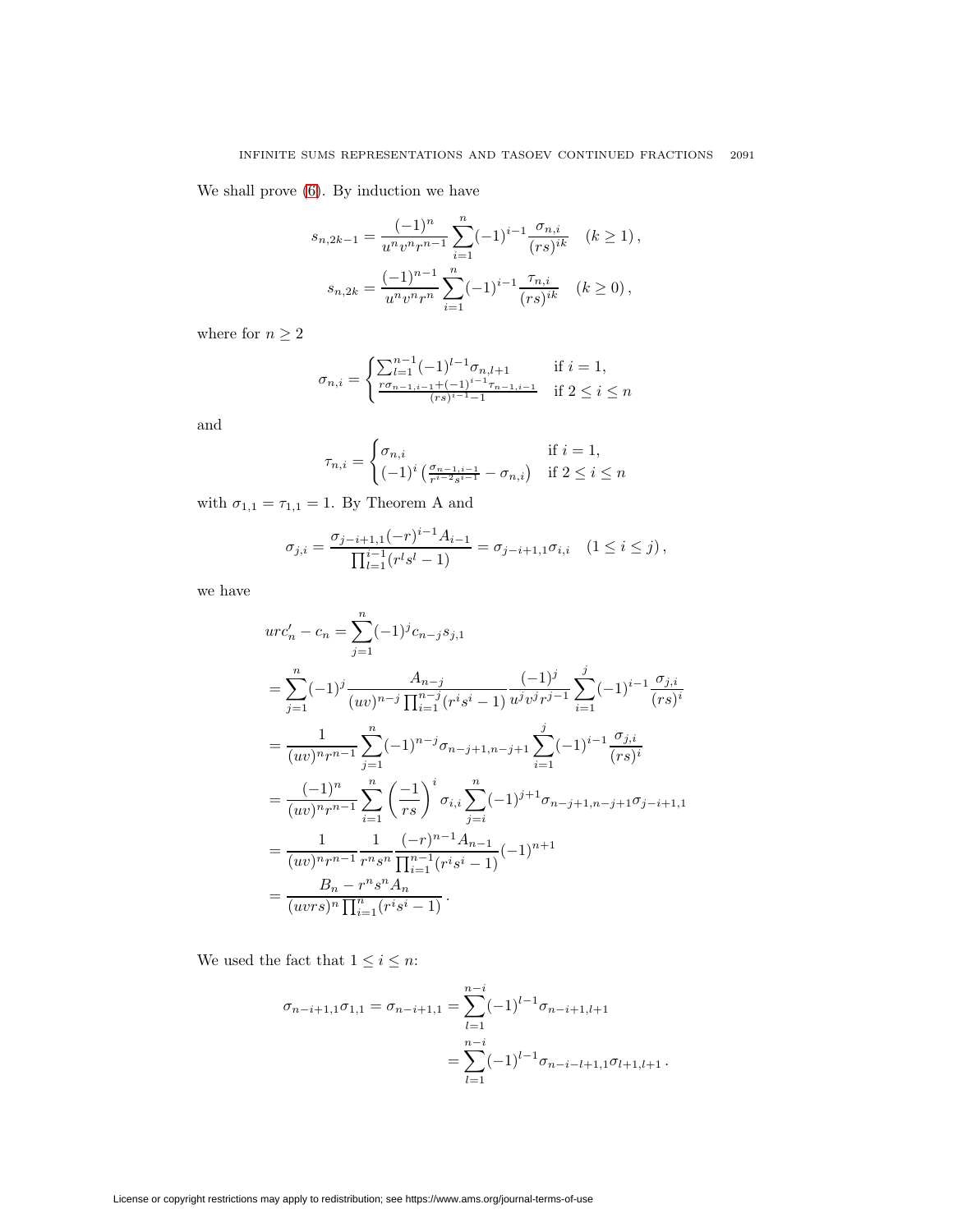Therefore,

$$
c'_{n} = \frac{1}{ur} \left( \frac{A_{n}}{u^{n}v^{n} \prod_{i=1}^{n} (r^{i}s^{i} - 1)} + \frac{B_{n} - r^{n}s^{n}A_{n}}{(uvrs)^{n} \prod_{i=1}^{n} (r^{i}s^{i} - 1)} \right)
$$
  
= 
$$
\frac{B_{n}}{(ur)^{n+1}(vs)^{n} \prod_{i=1}^{n} (r^{i}s^{i} - 1)}.
$$

*Proof of Theorem 2.* Let  $\epsilon_{2k} = (-1)^k$  and  $\epsilon_{2k+1} = 1$  ( $k \ge 1$ ). Notice that

$$
\frac{1}{a'_1} - \frac{1}{a'_2} + \frac{1}{a'_3} + \frac{1}{a'_4} + \frac{1}{a'_5} - \frac{1}{a'_6} + \frac{1}{a'_7} + \frac{1}{a'_8} + \frac{1}{a'_9} - \frac{1}{a'_{10}} + \frac{1}{a'_{11}} + \frac{1}{a'_{12}} + \cdots
$$
\n
$$
= [0; a'_1, -a'_2, -a'_3, -a'_4, -a'_5, a'_6, a'_7, a'_8, a'_9, -a'_{10}, -a'_{11}, -a'_{12}, -a'_{13}, a'_{14}, \cdots]
$$
\n
$$
= [0; a'_1 - 1, 1, a'_2 - 1, a'_3, a'_4, a'_5 - 1, 1, a'_6 - 1, a'_7, a'_8, a'_9 - 1, 1, a'_{10} - 1, \cdots].
$$

Putting  $a_{2k-1} = ur^k$  and  $a_{2k} = vs^k$   $(k \ge 1)$  entails that

$$
[0; \overline{ur^{2k-1} - 1}, 1, vs^{2k-1} - 1, ur^{2k}, vs^{2k}]_{k=1}^{\infty} = \frac{\sum_{n=0}^{\infty} c_{1,n}}{\sum_{n=0}^{\infty} c_{0,n}} = \frac{\sum_{n=0}^{\infty} (ur)^{-n-1} (vs)^{-n} (\beta_n + \beta'_n)}{\sum_{n=0}^{\infty} u^{-n} v^{-n} (\alpha_n - \alpha'_n)}.
$$

*Proof of Theorem 3.* Let  $\epsilon_{2k} = (-1)^k$  and  $\epsilon_{2k+1} = -1$  ( $k \ge 1$ ). Notice that

$$
\frac{1}{a'_1} - \frac{1}{a'_2} - \frac{1}{a'_3} + \frac{1}{a'_4} - \frac{1}{a'_5} - \frac{1}{a'_6} - \frac{1}{a'_7} + \frac{1}{a'_8} - \frac{1}{a'_9} - \frac{1}{a'_{10}} - \frac{1}{a'_{11}} + \frac{1}{a'_{12}} - \cdots
$$
\n
$$
= [0; a'_1, -a'_2, a'_3, a'_4, -a'_5, a'_6, -a'_7, -a'_8, a'_9, -a'_{10}, a'_{11}, a'_{12}, -a'_{13}, a'_{14}, \cdots]
$$
\n
$$
= [0; a'_1 - 1, 1, a'_2 - 2, 1, a'_3 - 1, a'_4 - 1, 1, a'_5 - 2, 1, a'_6 - 2, 1, a'_7 - 1,
$$
\n
$$
a'_8 - 1, 1, a'_9 - 2, 1, a'_{10} - 2, 1, a'_{11} - 1, a'_{12} - 1, 1, \cdots]
$$
\n
$$
= [0; a'_1 - 1, \overline{1, a'_{4k-2} - 2, 1, a'_{4k-1} - 1, a'_{4k} - 1, 1, a'_{4k+1} - 2]^{\infty}_{k=1}.
$$

Putting  $a_{2k-1} = ur^k$  and  $a_{2k} = vs^k$   $(k \ge 1)$  entails that

$$
[0; ur-1, \overline{1, u s^{2k-1} - 2, 1, v r^{2k} - 1, u s^{2k} - 1, 1, u r^{2k+1}}]_{k=1}^{\infty} = \frac{\sum_{n=0}^{\infty} c_{1,n}}{\sum_{n=0}^{\infty} c_{0,n}} = \frac{\sum_{n=0}^{\infty} (-1)^n (ur)^{-n-1} (vs)^{-n} (\beta_n - \beta'_n)}{\sum_{n=0}^{\infty} (-1)^n u^{-n} v^{-n} (\alpha_n + \alpha'_n)}.
$$

*Proof of Theorem 4.* Let  $\epsilon_{2k} = \epsilon_{2k+1} = (-1)^k$   $(k \ge 1)$ . Notice that

$$
\frac{1}{a'_1} - \frac{1}{a'_2} - \frac{1}{a'_3} + \frac{1}{a'_4} + \frac{1}{a'_5} - \frac{1}{a'_6} - \frac{1}{a'_7} + \frac{1}{a'_8} + \frac{1}{a'_9} - \frac{1}{a'_{10}} - \frac{1}{a'_{11}} + \frac{1}{a'_{12}} - \cdots
$$
\n
$$
= [0; a'_1, -a'_2, a'_3, a'_4, a'_5, -a'_6, a'_7, a'_8, a'_9, -a'_{10}, a'_{11}, \cdots]
$$
\n
$$
= [0; a'_1 - 1, 1, a'_2 - 2, 1, a'_3 - 1, a'_4, a'_5 - 1, 1, a'_6 - 2, 1, a'_7 - 1, \cdots]
$$
\n
$$
a'_8, a'_9 - 1, 1, a'_{10} - 2, 1, \cdots]
$$
\n
$$
= [0; \overline{a'_{4k-3} - 1, 1, a'_{4k-2} - 2, 1, a'_{4k-1} - 1, a'_{4k}}]_{k=1}^{\infty}.
$$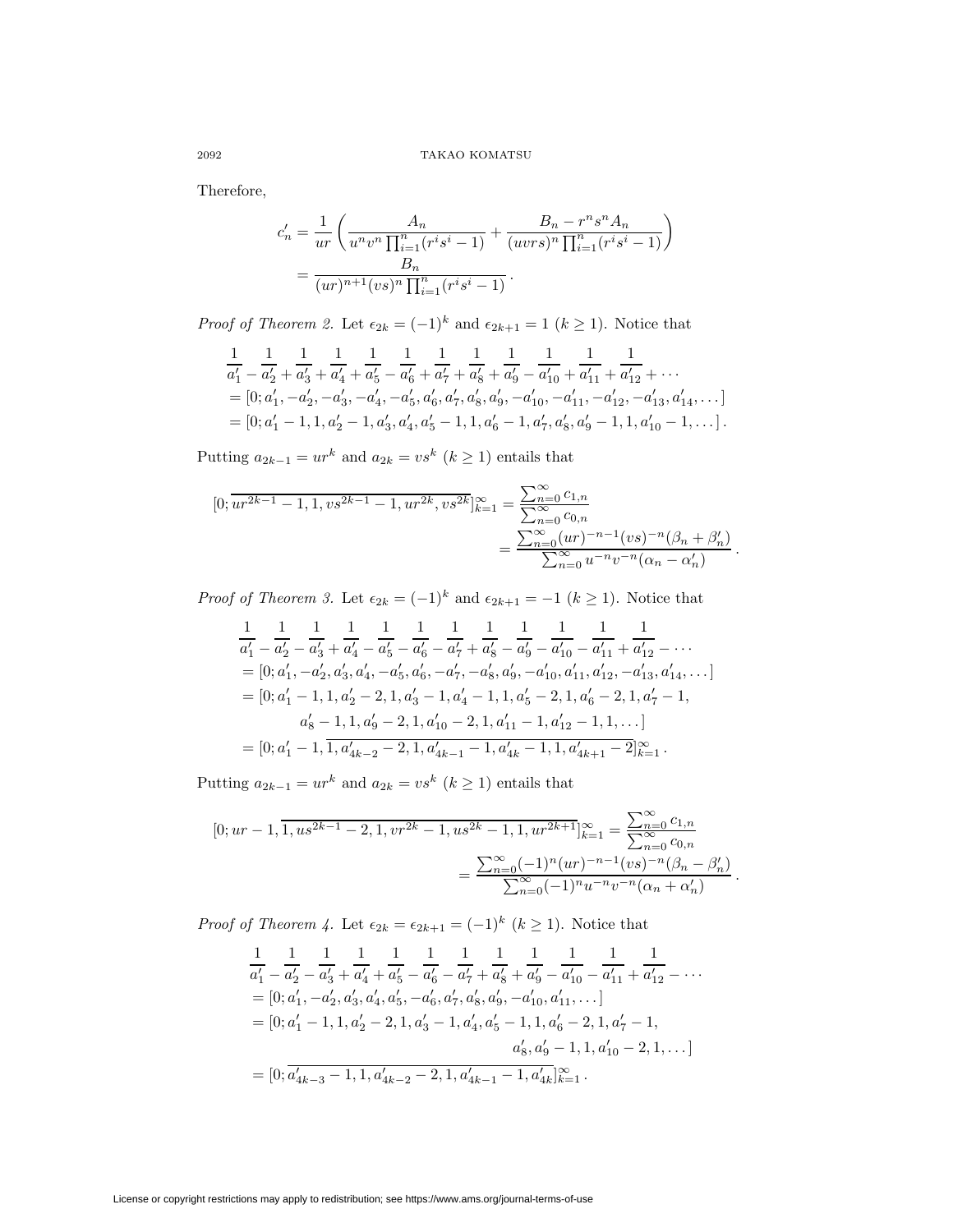Putting  $a_{2k-1} = ur^k$  and  $a_{2k} = vs^k$   $(k \ge 1)$  entails that

$$
[0; \overline{ur^{2k-1} - 1}, 1, vs^{2k-1} - 2, 1, ur^{2k} - 1, vs^{2k}]_{k=1}^{\infty} = \frac{\sum_{n=0}^{\infty} c_{1,n}}{\sum_{n=0}^{\infty} c_{0,n}}
$$
  
= 
$$
\frac{\sum_{n=0}^{\infty} (-1)^n ((ur)^{-2n-1}(vs)^{-2n} \lambda_{2n} - (ur)^{-2n-2}(vs)^{-2n-1} \lambda_{2n+1})}{\sum_{n=0}^{\infty} (-1)^n (u^{-2n}v^{-2n} \kappa_{2n} - u^{-2n-1}v^{-2n-1} \kappa_{2n+1})}.
$$

# 7. Examples

**Example 2.** Put  $r = s = a^2$   $(a > 1)$  and u is replaced by  $ua^{-1}$  in Theorem 1. Then for  $n \geq 0$ ,

$$
A_n = (-1)^n a^{-n(n+1)} \prod_{i=1}^n (a^{2i} + (-1)^i)
$$

and

$$
B_n = a^{-n(n-1)} \prod_{i=1}^n (a^{2i} + (-1)^i).
$$

Hence, we obtain

$$
[0; \overline{ua^{2k-1}-1}, 1, va^{2k}-1]_{k=1}^{\infty} = \frac{\sum_{n=0}^{\infty} u^{-n-1}v^{-n}a^{-(n+1)^2} \prod_{i=1}^n (a^{2i} - (-1)^i)^{-1}}{\sum_{n=0}^{\infty} (-1)^n u^{-n}v^{-n}a^{-n^2} \prod_{i=1}^n (a^{2i} - (-1)^i)^{-1}}.
$$

**Example 3.** Put  $r = s = a$   $(a > 1)$  in Theorem 1. Then for  $n \geq 0$ ,

$$
A_n = (-1)^n a^{-n(n+1)/2} \prod_{i=1}^n (a^i + (-1)^i)
$$

and

$$
B_n = a^{-n(n-1)/2} \prod_{i=1}^n (a^i + (-1)^i).
$$

Hence, we obtain

$$
[0; \overline{ua^k - 1, 1, va^k - 1}]_{k=1}^{\infty} = \frac{\sum_{n=0}^{\infty} u^{-n-1} v^{-n} a^{-(n+1)(n+2)/2} \prod_{i=1}^n (a^i - (-1)^i)^{-1}}{\sum_{n=0}^{\infty} (-1)^n u^{-n} v^{-n} a^{-n(n+1)/2} \prod_{i=1}^n (a^i - (-1)^i)^{-1}}.
$$

**Example 4.** Put  $r = a$   $(a > 1)$  and  $s = 1$  in Theorem 1. Then for  $n \ge 1$ ,

$$
A_{2n-1} = -a^{-n^2} \prod_{i=1}^{n} (a^{2i-1} - 1), \qquad B_{2n-1} = 0
$$

and

$$
A_{2n} = B_{2n} = a^{-n^2} \prod_{i=1}^{n} (a^{2i-1} - 1).
$$

Hence, we obtain

$$
[0; \overline{ua^k - 1, 1, v - 1}]_{k=1}^{\infty}
$$
  
= 
$$
\frac{\sum_{n=0}^{\infty} u^{-2n-1} v^{-2n} a^{-(n+1)^2} \prod_{i=1}^n (a^{2i} - 1)^{-1}}{\sum_{n=0}^{\infty} ((uv)^{-2n} a^{-n^2} - (uv)^{-2n-1} a^{-(n+1)^2}) \prod_{i=1}^n (a^{2i} - 1)^{-1}}.
$$